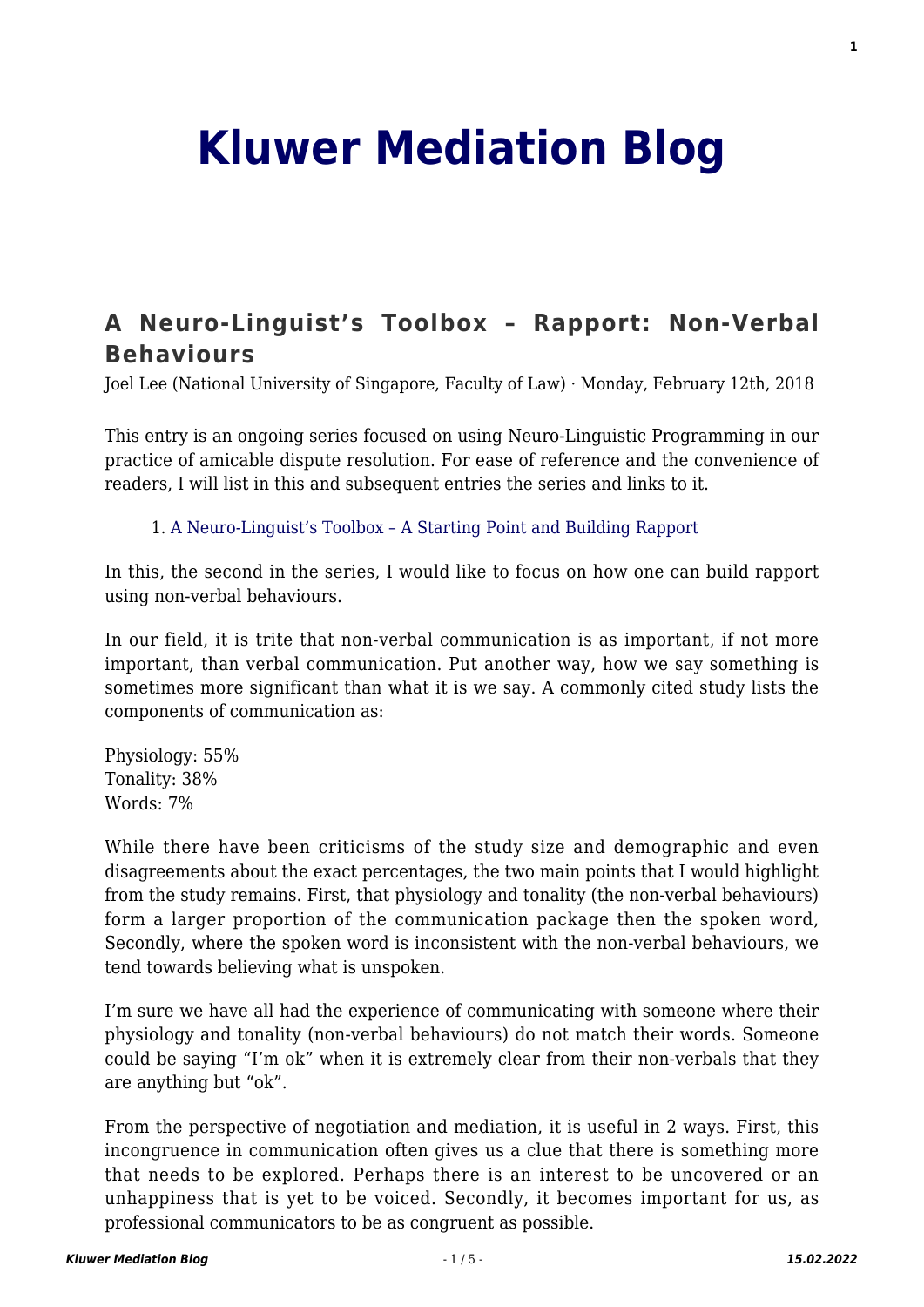As you read this, some of you may say "Isn't this body language?". In a sense, it is and it isn't. Much of mainstream literature relating to body language leads people to think that discrete meanings can be derived from the gestures we make or the postures we take. The phrase "body language" itself contributes to this idea. Hence, one often hears generalizations like "Crossed Arms or Legs" means that the person is defensive or closed to new ideas or "Touching their mouth" means that the person is lying.

I don't know if these equivalences drawn are accurate or not. And that is the point. To say that these generalizations are universal cannot be right, especially if one takes into account the differences across genders and culture.

To be fair, some of the more nuanced pieces on body language talk about looking for non-verbal clusters, congruence and to be sensitive to culture and context. A person crossing their arms might not be defensive but simply cold. Context matters when making meaning.

NLP approaches non-verbal behavior from a different perspective. Can you remember a time you were having a wonderful conversation with someone? The kind where time seems to fly? You may have noticed that at these times you and your companion might have been speaking at the same rate or sitting in the same way or making the same gestures or using the same phrases? Or perhaps you might be a people watcher at a restaurant or a café and have noticed that you can tell whether the groups were getting along by watching whether their non-verbals were synchronized or not.

In NLP terms, we describe this state of synchronization as being in rapport. It should not be surprising that people who get along will synchronize their behavior, both verbal and non-verbal. What might be more surprising to some is that, building on the idea that human interaction is systemic, the reverse is true. NLP suggests that one can build systemic rapport by pacing the other person's non-verbal behaviours.

This means that when a person sits a certain way, one can subtly sit in a similar if not exactly the same way. When a person uses a particular gesture when speaking, one can subtly match that gesture when speaking. If a person speaks at a particular speed, one can speak at the same speed.

Pacing is achieved through matching, mirroring and cross-over mirroring. The first two are best illustrated with an example.

If the person you are seeking to pace is seated with his left leg crossed over his right, tilts his head to his right when he talks and gestures with this right hand when he speaks, matching involves manifesting one's non-verbals in the same way right down to the left and rights of it.

Mirroring is the same thing, except that one manifests one's non-verbals in the same way but in reverse. So one would sit with the right leg crossed over the left, the head tilted to the left and gesturing with the left hand when speaking. It is like being a reflection of the person in a mirror.

When teaching this, I often use the metaphor of a radio transmitter. In order to receive transmissions from that transmitter, we need to know what frequency they are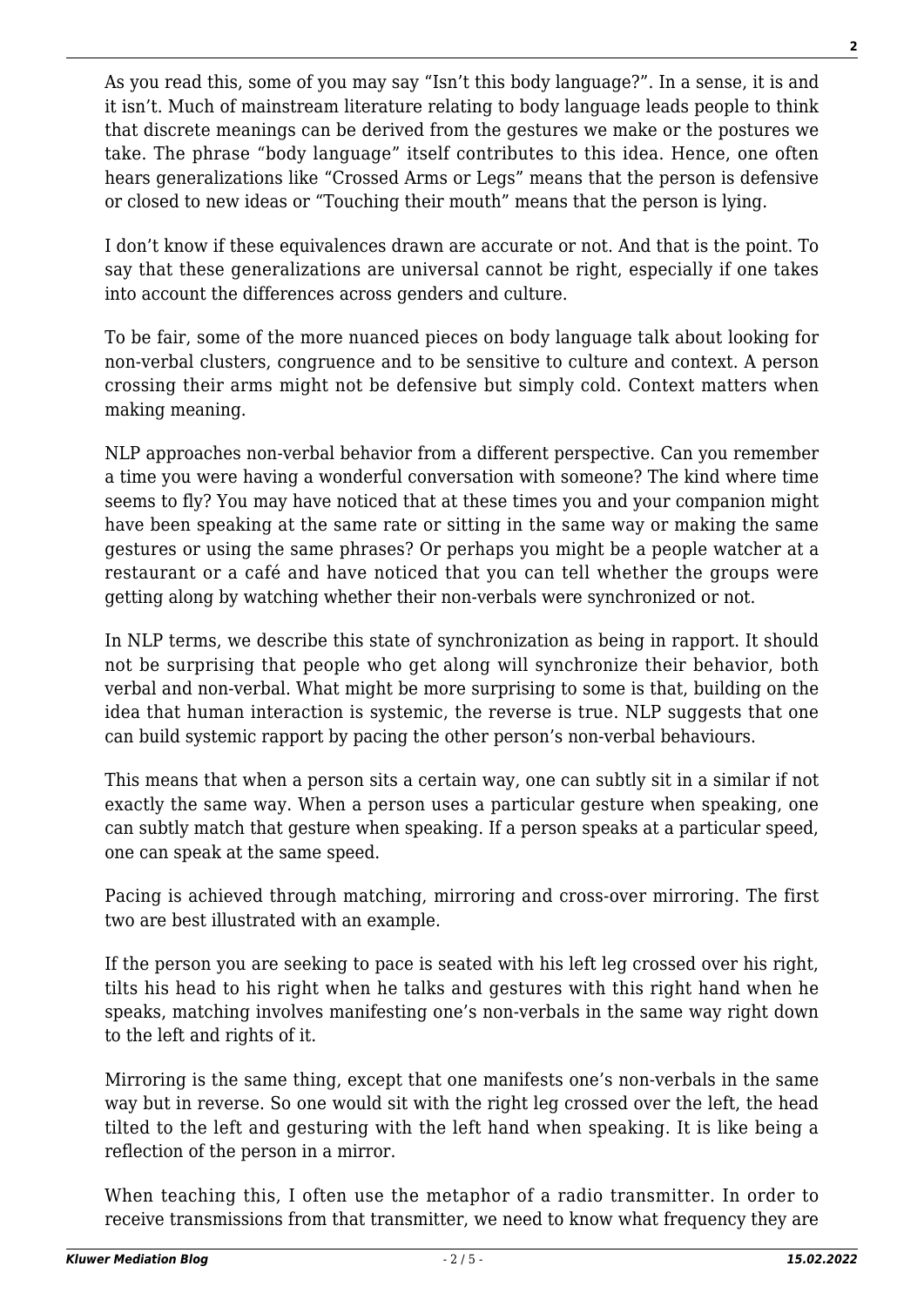transmitting on. Their non-verbals is the frequency and in order to build rapport with them, we need to tune our non-verbals to the same frequency. Following from this radio metaphor, just as we can still receive transmissions even if our radio is not tuned exactly to the same frequency (as long as it is close enough), the same is true here. We don't have to sit in exactly the same way or gesture with exactly the same enthusiasm. As long as they are similar enough, systemic rapport can still be established.

At this point, it is important to make clear that the purpose of matching/mirroring is not to mimic or make fun of the other person. This will lead to the opposite outcome of destroying rapport. One must match/mirror subtly and with respect for the other person. As with most things in life, Intention matters.

Apart from directly matching/mirroring the other person, it is also possible to match one aspect of the person's non-verbal communication with another aspect of your nonverbal communication. This is known as cross-over mirroring. The most common application of this is to speak at the speed at which the listener is nodding or vice versa, to nod at the speed at which the other person is speaking. The writer uses this often and to good effect.

What specific parts of non-verbal behaviour can we pace?

In terms of physiology, we can pace **posture** (how one holds the head and body), **gestures** (movement of the hands, usually when speaking), **facial expression** (smiles, frowns, etc) and **breathing**. Of these aspects, posture, gestures and facial expressions are easiest to pace.

It is useful to note two things here. First, pacing posture, facial expressions and breathing are synchronous. In other words, it is happening at the same time. Pacing gestures however is not synchronous. People generally gesture when they speak. It would be very odd for you to gesture synchronously when they speak! The idea therefore is for you to pace their gestures when you speak. The second relates to breathing. This is hard for most people to track and many tend to stare at the chest of the speaker to try to identify their breathing patterns. This is not recommended, and inappropriate even before the age of #metoo. There are two clues to identifying the breathing pattern of the speaker. One is to look for the rise and fall of the speaker's shoulders. Many adults breathe in the upper one-third of their lungs. Their shoulders will inevitable rise and fall with their breath. The other clue is that people generally breathe out when they speak. So, if one was minded to pace the speaker's breath, one can breathe out when they are speaking and take a breath when they do.

In terms of tonality, we can pace **tone** (how high or low one's pitch is), **tempo** (how fast or slow and how rhythmic one speaks), **timbre** (how clearly or distorted the quality of one's voice is) and **volume** (how loud or soft one is speaking). Of these, tempo and volume are easiest to pace.

It is useful to note three things in relation to pacing tonality. First, and to state the obvious, pacing tonality is asynchronous. You can only pace when it is your turn to speak. Secondly, when pacing tone, one does not have to achieve the same pitch as the other person. For example, if the other person was had a particularly low pitch, it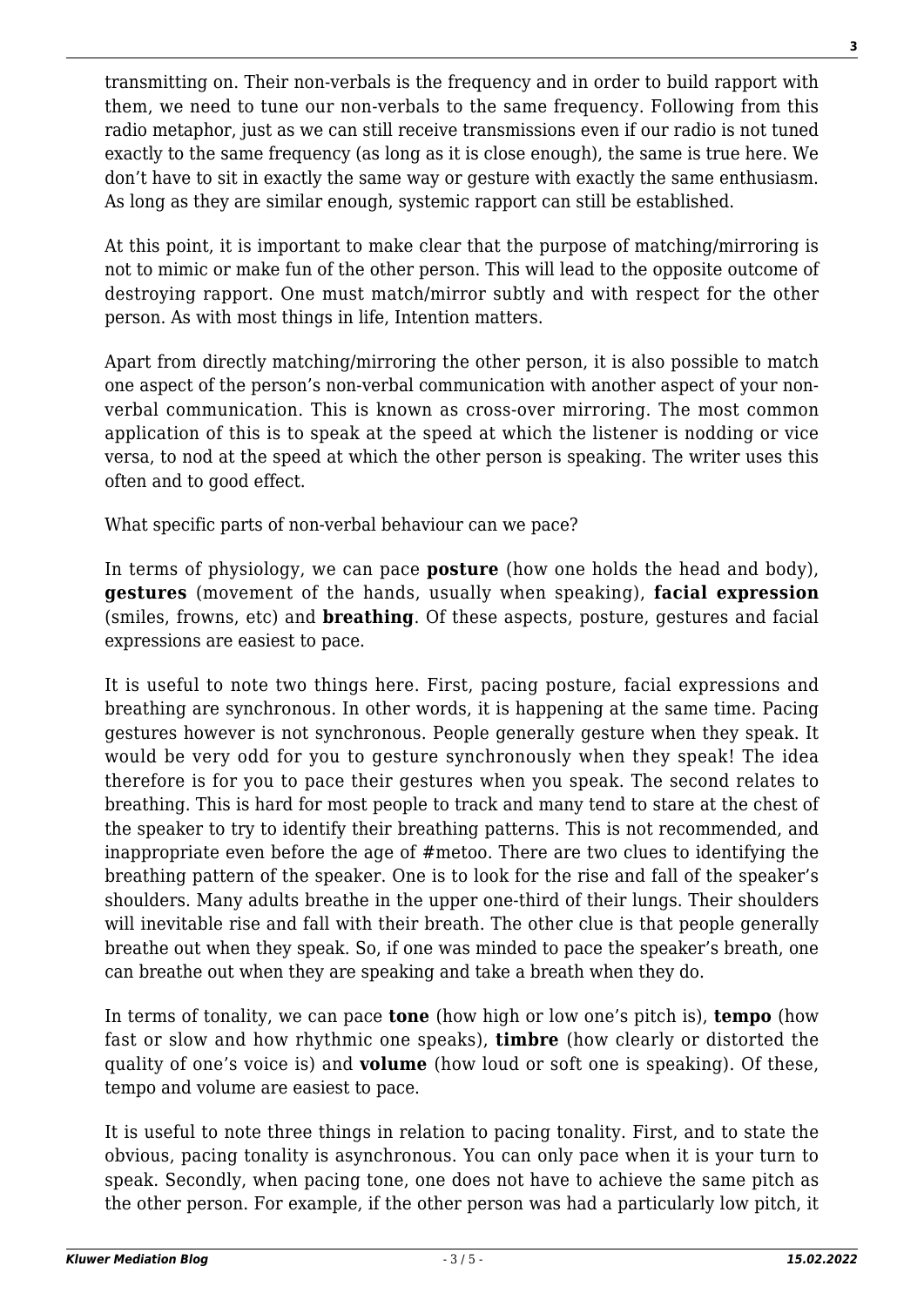would be absurd to expect a woman to achieve the same pitch. All she needs to do is speak at the lower end of her tonal register. Third, people often have reservations about pacing volume. They are concerned that by raising one's volume, it will add to the conflict.

This is when the notion of "leading" (which was discussed in January 2018's entry) comes in. Briefly, while pacing helps us build rapport, building rapport isn't the ends but is simply the means. Rapport is only useful when it allows us to lead our counterpart or the parties some place more useful. Going back then to the concern about raising one's volume, in order to deal with someone speaking loudly and aggressively, the trick then is pace the volume and accompany it with words that are non-confrontational. Once the pace is made (which can happen in the course of a couple of seconds), then one needs to lead the volume downwards. This must be done gradually, in small steps otherwise, the speaker might not follow. And when they do follow, sometimes, they will follow you all the way down or just part of the way. In the latter situation, simply re-pace at the new level and lead again. When practicing this in NLP workshops, participants are often surprised about the efficacy of this method.

Needless to say these are just words on a page and has very little use (apart from serving an informational function) unless we put it into practice. I would like to suggest a number of exercises one can undertake to practice these skills.

## **Physiology**

1. Sit at a cafe and watch people. Observe whether their physiology are in synchrony.

2. Find a particular person sitting at another table and pace their physiology for 5 mins. Then pick another. And another.

3. Work with a friend who also wishes to practice pacing. Sit or stand across from each other and take turns pacing their physiology. You can pace the entire physiology or isolate certain components to practice.

4. Practice this in real time with an unsuspecting friend. It is crucial to remember that you are seeking to pace not mimic. respect the person you are pacing. Intention matters.

## **Tonality**

1. Find a talk show on YouTube and isolate a certain phrase that the host typically says. Then practice pacing the components of tonality with that phrase, seeking to replicate it exactly. Then practice with different phrases until it becomes smooth and easy.

2. Work with a friend who also wishes to practice pacing. Take turns speaking a phrase and pacing it. Again, you can match the entire tonality package or isolate certain components to practice.

3. Practice this in real time with an unsuspecting friend. Again, pace respectfully, don't mimic. Intention matters.

I hope this month's entry has provided a useful primer for building non-verbal rapport and that readers might take the time to practice the skills until they become part of their unconscious competence. Have fun!